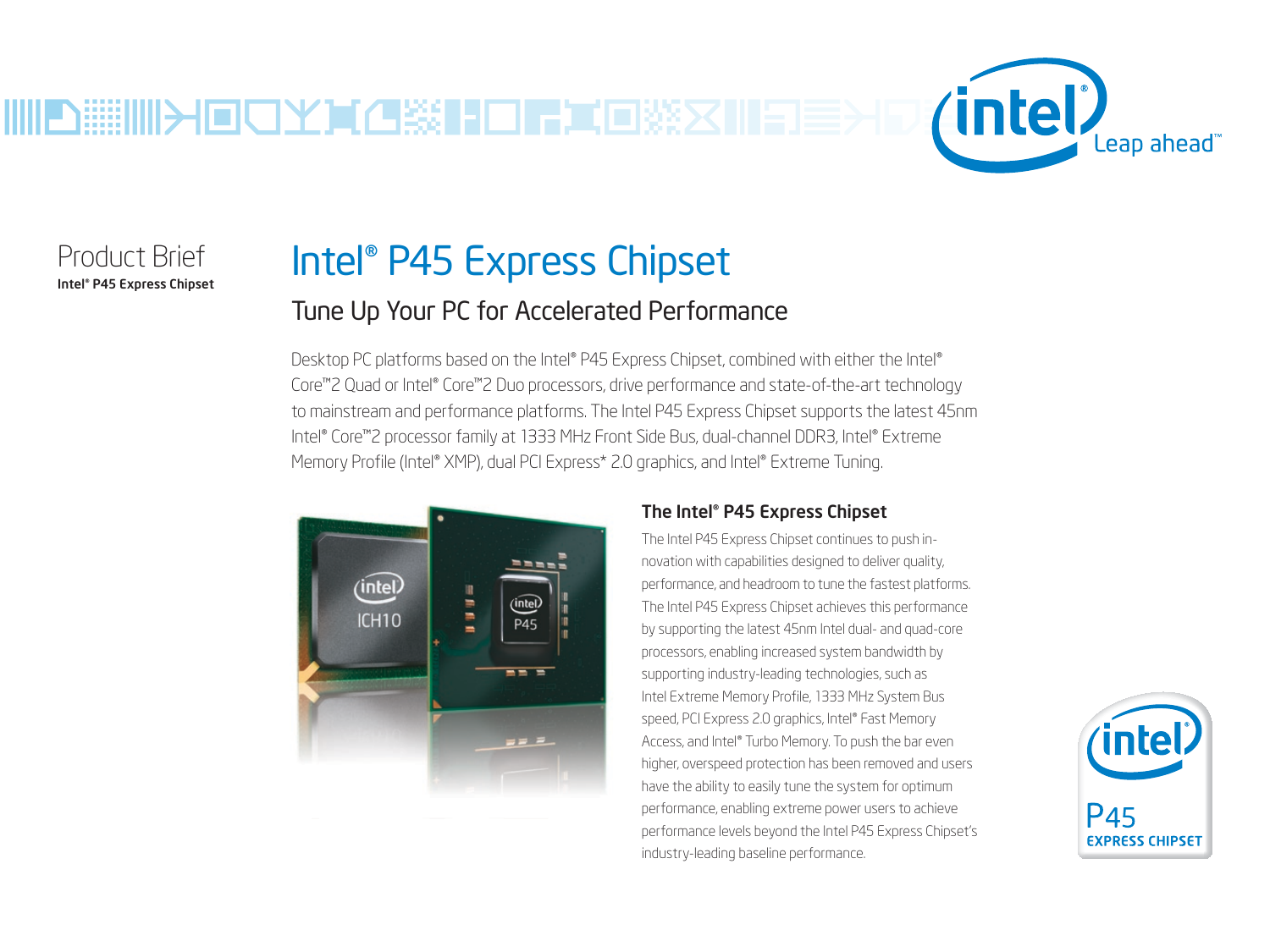

# PCI Express\* 2.0

The Intel® P45 Express Chipset is driving PCI Express\* 2.0 to mainstream users, delivering up to 16 GB/s bandwidth, twice the bandwidth of PCI Express 1.0. The Intel P45 Express Chipset supports either a 1 x 16 or 2 x 8 PCI Express 2.0 configuration for expandable discrete graphics capability, enabling accelerated performance. PCI Express 2.0 provides greater flexibility and reliability in design because it is backward compatible with PCI Express 1.0 and can dynamically manage power and performance through software controls. The greatly improved 16 GB/s of graphics bandwidth capability enables much higher levels of performance on graphics-intensive applications such as high-end gaming and video rendering.

### Faster System Performance

With the growing imbalance between CPU and memory performance, it is critical to optimize the memory controller design to obtain the maximum possible performance from the memory subsystem. The redesigned Intel P45 Express Chipset Memory Controller Hub (MCH) architecture significantly increases overall system performance through the optimization of available bandwidth with the 1333 MHz system bus and reduction of memory access latency with Intel® Fast Memory Access. These technology breakthroughs result in optimized system architecture with built-in intelligence, greatly improving system memory performance.

## DDR3 Memory

The Intel P45 Express Chipset includes support for dualchannel DDR3 memory technology up to 1066 MHz. The key advantages of DDR3 are the higher bandwidth and the increase in performance at a lower power than DDR2. The DDR3 SDRAM devices operating at 1066 MHz offer peak data transfer rates of up to 17 GB/s (when operated in dual channel interleaved mode), enabling the Intel P45 Express Chipset to take advantage of the higher bandwidth, faster system performance, and higher performance per watt at 1066 MHz<sup>1</sup>. .

## Intel® I/O Controller Hub (Intel® ICH10R)

The Intel® ICH10 I/O controller hub of the Intel P45 Express Chipset integrates several capabilities to provide flexibility for connecting I/O devices.

**• Intel<sup>®</sup> Matrix Storage Technology<sup>2</sup> (AHCI): Native support** of external SATA ports (eSATA), combined with Intel Matrix Storage Technology, provides the flexibility to add an external drive for increased data storage with up to 6 times faster performance than USB 2.0 or IEEE 1394 400<sup>3</sup>. Support for eSATA enables the full SATA interface speed of up to 3 GB/s outside the chassis. The Advanced Host Controller Interface (AHCI) provides easier expandability with support for eSATA devices and native hot plug, while boosting boot and multitasking performance with Native Command Queuing (NCQ). In addition, RAID levels 0, 1, 5, and 10 enable greater reliability for personal data or maximum storage performance for intensive applications.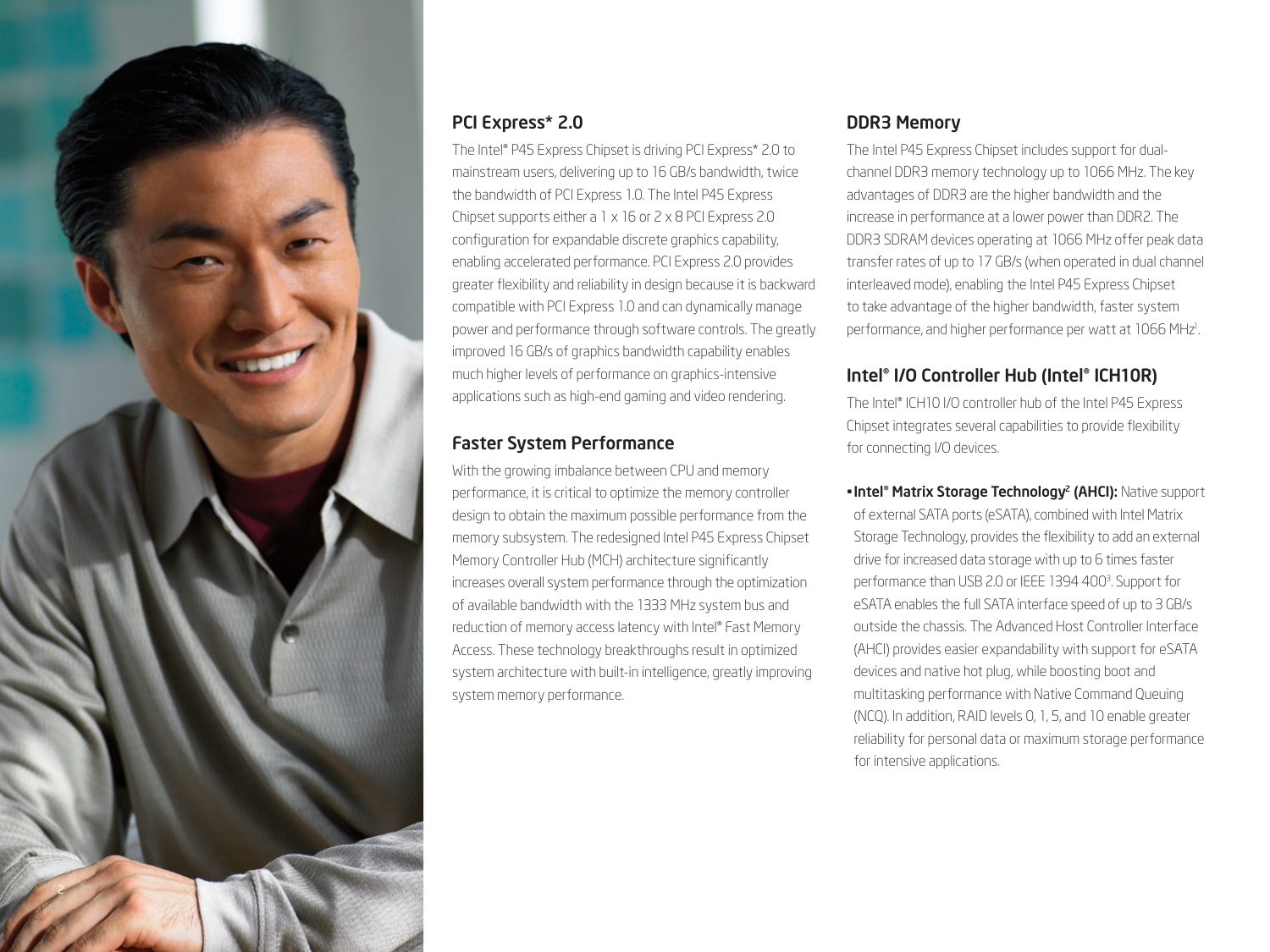#### **- Intel® Rapid Recover Technology:** With the ability to instantly boot off of a clone hard drive, Intel Rapid Recover Technology provides a fast, easy-to-use method for the end user to recover their data and return their system to an operational status.

- **Intel® Turbo Memory:** The Intel® P45 Express Chipset with the Intel® ICH10R also supports Intel Turbo Memory, an innovative flash memory-based overall system performance and boot-time accelerator. This feature is easily implemented using a PCI Express\* x1 module and can be used with any SATA hard drive to improve system responsiveness. Intel Turbo Memory enables faster application loading and concurrent performance enhancements when used in conjunction with Intel Matrix Storage Technology. Intel Turbo Memory, paired with the Intel P45 or P43 Express Chipsets, also allows the user to easily control the applications or data in the cache using the new Intel® Turbo Memory Dashboard interface, boosting performance further.
- **Intel® Quiet System Technology:** Integrated in both Intel ICH10 and Intel ICH10R, Intel Quiet System Technology can help reduce system noise and heat through more intelligent fan speed control algorithms.

# Intel® P45 Express Chipset Block Diagram